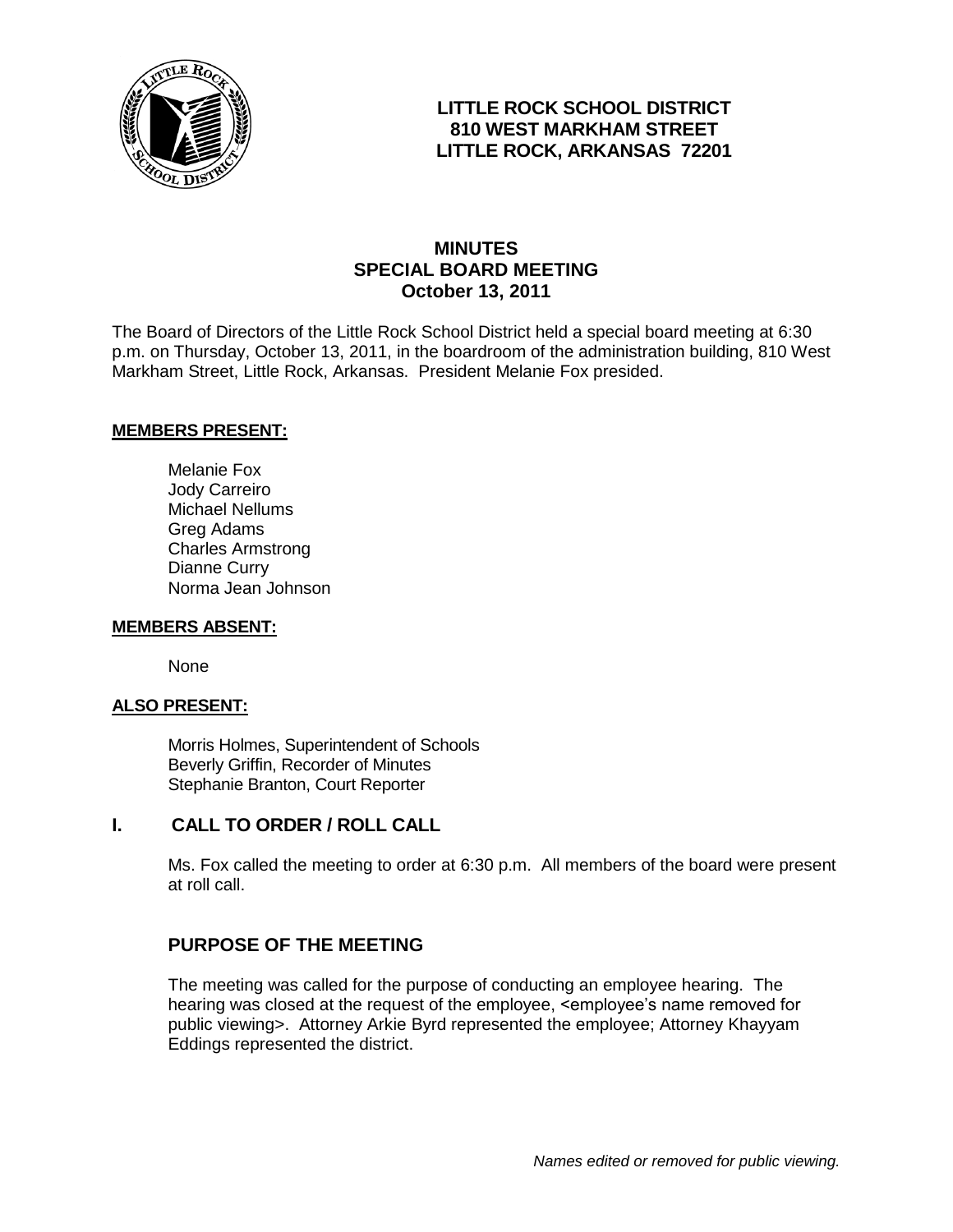Superintendent Holmes recommended termination of <employee's name> and a copy of the termination letter was provided for the board's review and consideration. <Employee's name> last assignment was at Washington Elementary School. During her tenure in the Little Rock School District, she had been assigned to teach at M. L. King Elementary, Mitchell Elementary, Baseline Elementary, Western Hills Elementary, and Washington Elementary.

A brief opening by Attorney Eddings revealed <employee name> had been on notice for questionable behaviors since the 1996-97 school year when she taught at Mitchell Elementary School. He reported on-going reports of conflicts with students and parents which escalated in severity over the course of fifteen years.

Attorney Arkie Byrd reported she had been retained by the Little Rock Education Association to represent <employee name> in this hearing. She thanked the board for providing the hearing for <employee name> to defend herself against the charges lodged against her. She stated <employee name> would deny the allegations of inappropriately touching a student, and although there were some incidents that were questionable in judgment, she didn't believe anything could be shown that would warrant termination.

Attorney Eddings called Lillie Scull as the first witness for the LRSD. Ms. Scull is currently the principal at Romine Elementary School; however in the 1996-97 school year she was principal at Mitchell Elementary. Ms. Scull was asked to review the final evaluation appraisal document for <employee name> for that school year. It was noted she recommended improvements in fulfilling a responsibility to parents and students in the areas of communications and improving interpersonal relationships with coworkers. Some of the reported incidents included embarrassing and demeaning students in front of the class and being confrontational and hostile to parents.

After allegations that a student had been pinched by <employee name>, the student was removed from her class and assigned to another teacher. Ms. Scull reported investigating and providing follow up to the warnings with a formal reprimand. In response to questions from Ms. Byrd, Ms. Scull reported she had requested <employee name> be moved involuntarily from Mitchell to another school in lieu of recommending termination.

Eleanor Cox, principal at Baseline Elementary School for 17 years, reviewed incidents from the 2005-2006 school year, when <employee name> taught first and second grade. Ms. Cox reported she had investigated complaints from students, parents, and staff regarding various inappropriate behaviors. Ms. Cox stated that Shantelle Fells, a paraprofessional at Baseline, had first brought to her attention that <employee name> had pushed and hit some children. <Employee name> and Ms. Fells argued about the incident in front of students, and Ms. Cox stated she had written a letter of reprimand regarding this and several other incidents. After another altercation between Ms. Cox and <employee name> at the school, Ms. Cox started the due process steps to have <employee name> removed from Baseline. She was sent home for five days without pay for the incident with the students. Ms. Cox reported <employee name> had filed numerous grievances against her.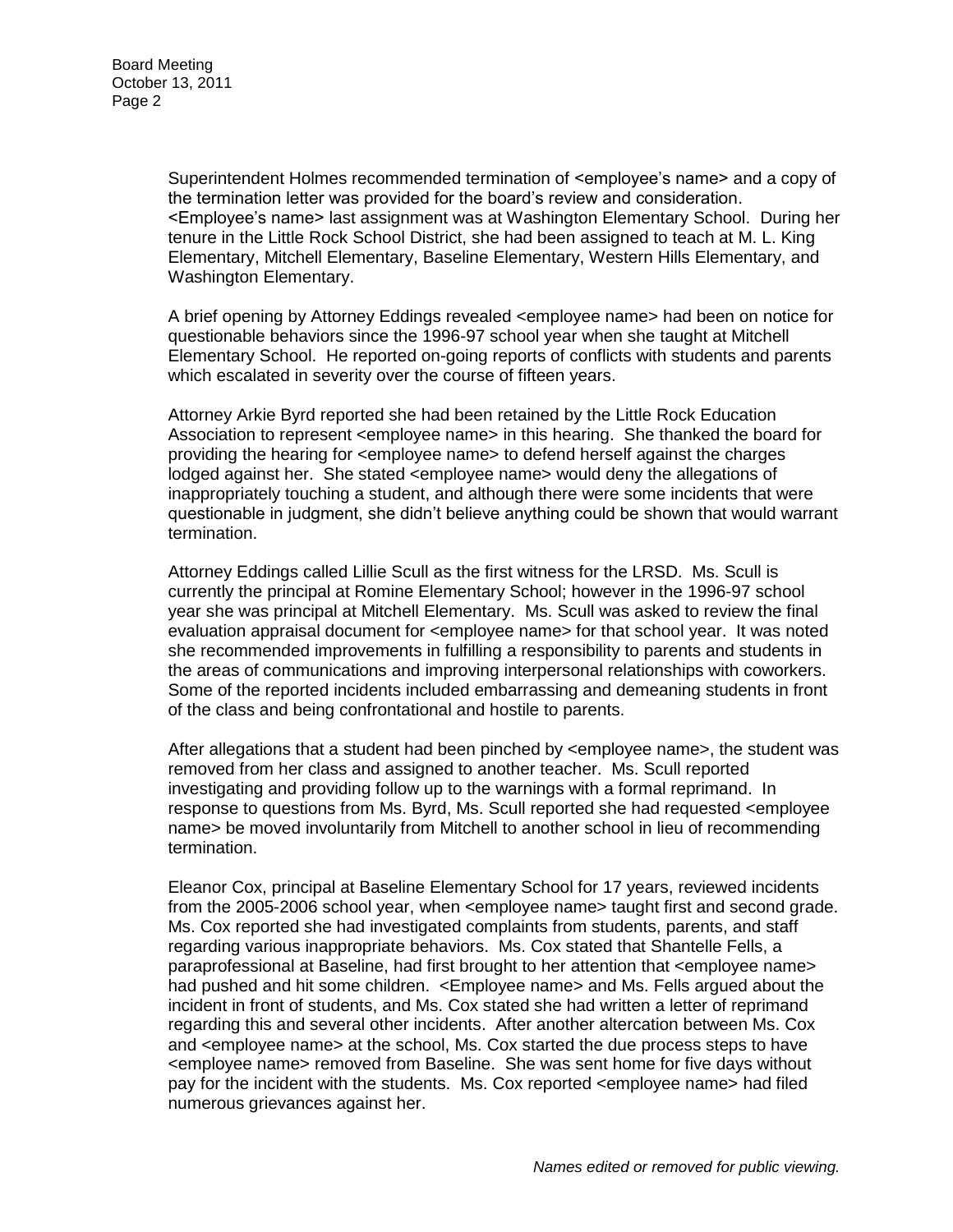<AS>, parent of <MF>, was called and asked to relay incidents from the time her son was a student at Western Hills. <employee name> was his teacher in the second grade. Ms. S expressed concern after first meeting <employee name> where she was told she expected M to be a "problem child," was one of "those types of kids," and was "unteachable." Ms. S reported visiting the classroom often because of concerns regarding discipline and classroom management. She stated M was so intimidated by <employee name> that he was afraid to report her behaviors.

Ms. S discussed a conference she held with Principal Scott Morgan where <employee name> lost her temper, yelling and calling the student "bad." Ms. S stated she had removed her child from the LRSD because of <employee name> and that she had eventually filed a police report against <employee name> for harassment and for mental abuse.

MF, now a fifth grade student at Crystal Hill Elementary, reported remembering <employee name> as his second grade teacher at Western Hills. He responded to questions regarding <employee name>'s actions toward him when he was in her class.

JB, parent of MB, testified regarding <employee name>' behaviors when she was M's second grade teacher. Her daughter was afraid to go to school, acted out and cried about having to go. She admitted to her mother that <employee name> had pulled her hair and had pinched other students. Ms. B stated she had held a conference with the principal regarding M and had reported her daughter was traumatized by her teacher. M currently attends Western Hills and has had no other behavior problems since being removed from <employee name>' classroom.

SN, parent of AN, reported <employee name> was her child's second grade teacher at Western Hills. Ms. N and her mother visited <employee name>'s classroom after her daughter reported the teacher was yelling at students, bumping into her chair while she was yelling, telling a student with ADHD that she had "imaginary friends," and calling her child a liar in front of the class. Ms. N stated <employee name> wouldn't respond to questions regarding incidents of hair pulling. Ms. N was highly upset about the physical contact and abuse of students in the classroom, and requested to have her child removed from <employee name>'s class. The request wasn't granted however, and eventually <employee name> filed a police complaint against Ms. N.

BJ, grandparent of a student at Western Hills, reported her grandson had come home from school with a lump on his arm where <employee name> had pinched him. <employee name> had a number of ADHD students in her class, and Ms. J stated the teacher would "run them" on the playground so that they could run off some steam. She reported her grandson had fallen on the playground and hit his head. He came home from school with a large lump on his forehead which was not treated at school or reported to the parent by anyone at the school. Ms. J had witnessed <employee name> pulling a student by the hair and shoving her in her seat. She had reported the incidents to the principal.

SN, parent of a student at Washington Elementary School, reported she had requested her son be moved from <employee name>' classroom at Washington Elementary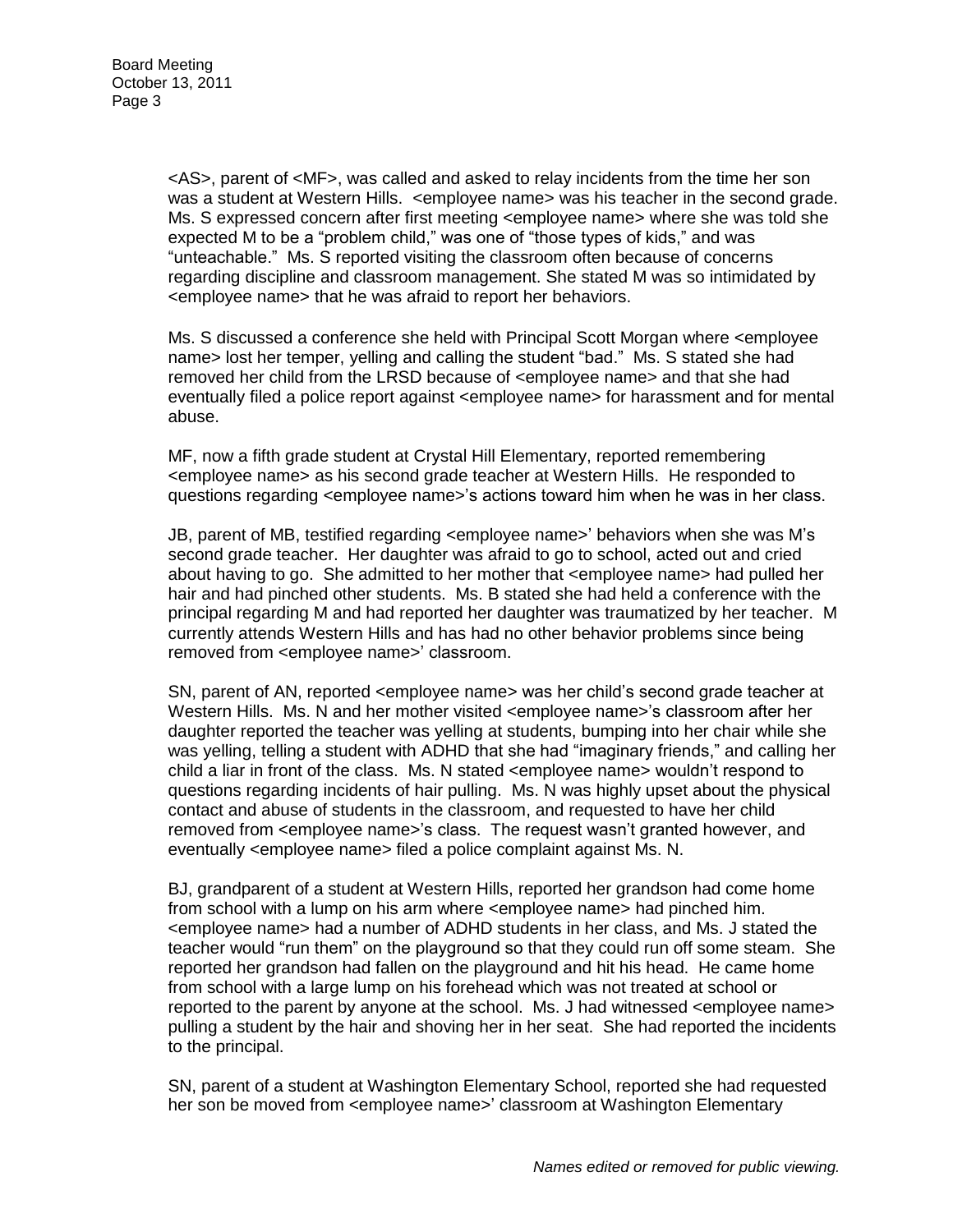School. <employee name> had accused her child of stealing hand sanitizer. Her son was assigned to the ALC for a period of time, and when he returned to Washington she asked for him to be placed in another classroom. She reported once he was assigned to another teacher, he didn't have any other behavioral problems. She reported <employee name> had filed a police report against her son, accusing him of threatening her. <employee name> had told Ms. N that most of the children in her classroom were "medicated and . . . discipline problems."

Scott Morgan, principal of Western Hills, reported receiving a letter from SH regarding an incident in <employee name>' classroom. Mr. H's son was very high achieving, loved school, and had always done well in class. S's parents requested a transfer to another teacher's class because of his complete turnaround in attitude about attending school.

Mr. Morgan was questioned about DC, a  $4<sup>th</sup>$  grade student who had been assigned to <employee name>' class in second grade. D had related an incident regarding <employee name> bringing students to the office and shoving D into a chair in front of the office. He stated the school secretary had witnessed the incident. In another incident, a second grade student had reported to Mr. Morgan that <employee name> had thrown her backpack in the garbage can.

Mr. Morgan recommended termination of employment for <employee name>. He stated hearings were scheduled and postponed a number of times, and instead of termination, <employee name> was reassigned to Washington Elementary. He reported a number of instances regarding students being abused, pushed, shoved and having their hair pulled and yanked. He requested an investigation by the district's safety and security department, and they had interviewed every student in <employee name>' class. Their investigation resulted in his recommendation for termination.

Katherine Snyder, principal of Washington Elementary School, discussed concerns regarding whether a student's 504 plan was being followed in <employee name>' class. The student's grandmother requested a 504 conference and the team worked on developing a behavior intervention plan. The grandmother requested transfer to another class, but due to class-size reduction strategies, they were unable to grant that request. As a result, the grandmother transferred her child to another school.

In another instance, Ms. Snyder reported a parent's concerns which led her to place <employee name> on administrative leave. Ms. Snyder reported that after several parents requested their children be moved from <employee name>'s class she decided to place <employee name> on administrative leave.

Attorney Byrd called witnesses for <employee name>:

TM, parent of a student who attended Western Hills Elementary, reported <employee name> was good with her child, admitting the student could sometimes be a behavior problem. She expressed belief that <employee name> was good for her child, and she was satisfied because her student was bringing home good grades. She was pleased with <employee name> as a teacher.